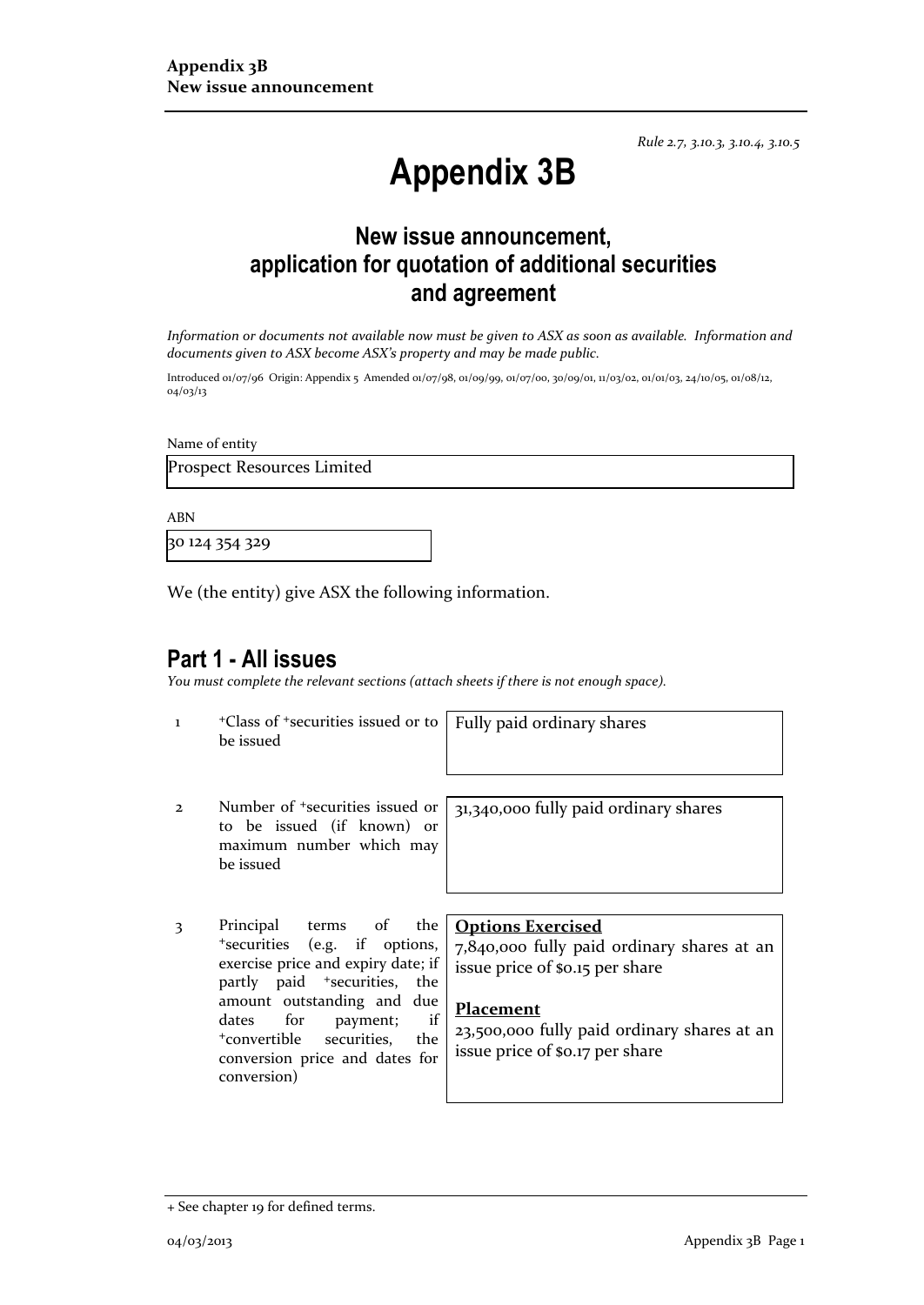4 Do the +securities rank equally in all respects from the +issue date with an existing +class of quoted +securities? Yes

> If the additional +securities do not rank equally, please state:

- the date from which they do
- the extent to which they participate for the next dividend, (in the case of a trust, distribution) or interest payment
- the extent to which they do not rank equally, other than in relation to the next dividend, distribution or interest payment
- 5 Issue price or consideration **Options Exercised**

\$0.15 per share

**Placement** \$0.17 per share

Yes

6 Purpose of the issue (If issued as consideration for the acquisition of assets, clearly identify those assets)

6a Is the entity an +eligible entity that has obtained security holder approval under rule 7.1A?

> If Yes, complete sections 6b – 6h *in relation to the +securities the subject of this Appendix 3B*, and comply with section 6i

- 6b The date the security holder resolution under rule 7.1A was passed
- 6c Number of +securities issued without security holder approval under rule 7.1

Exercise of options and placement

27 November 2018

23,500,000 fully paid ordinary shares

<sup>+</sup> See chapter 19 for defined terms.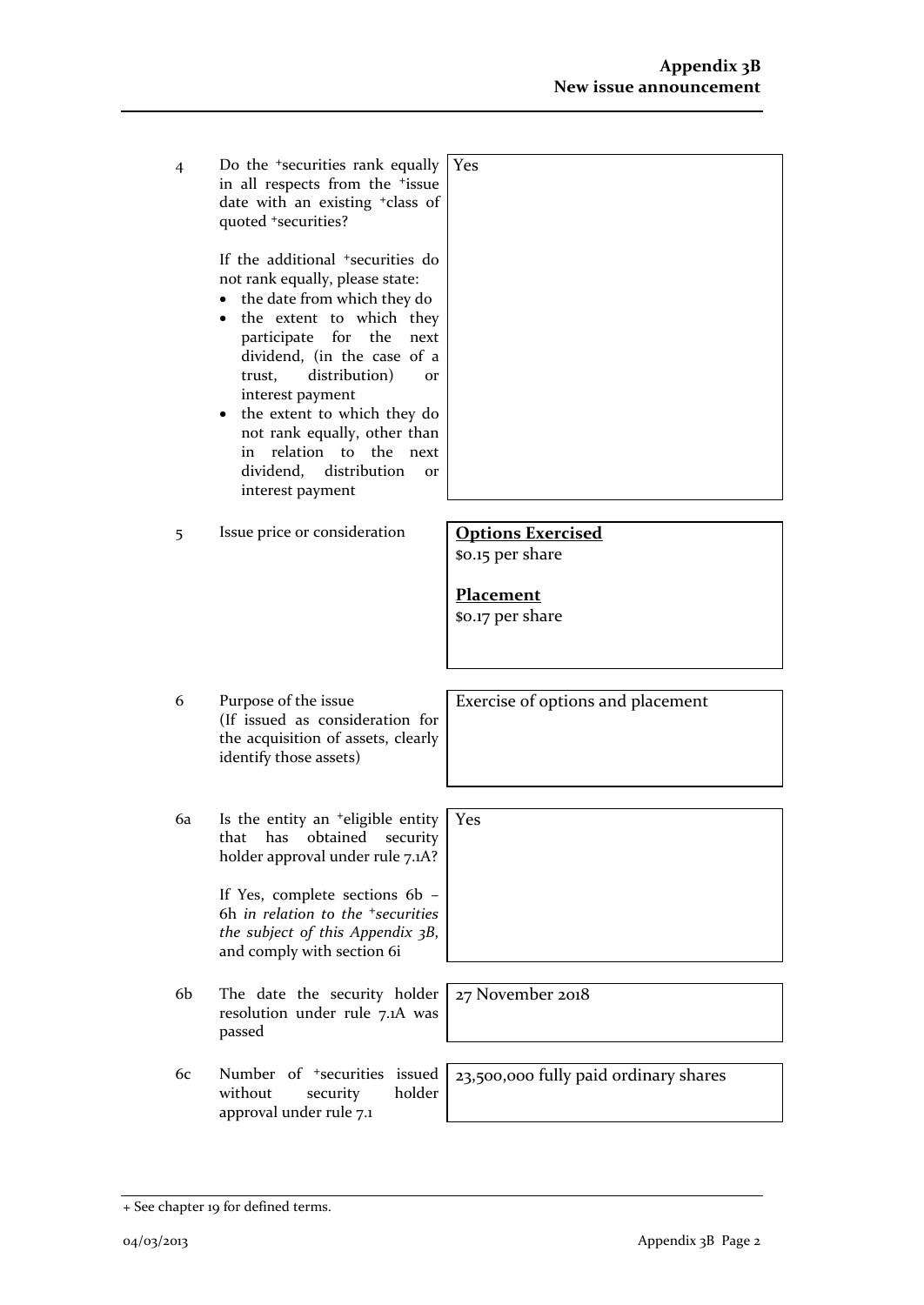- 6d Number of +securities issued with security holder approval under rule 7.1A
- 6e Number of +securities issued with security holder approval under rule 7.3, or another specific security holder approval (specify date of meeting)
- 6f Number of +securities issued under an exception in rule 7.2
- 6g If +securities issued under rule 7.1A, was issue price at least 75% of 15 day VWAP as calculated under rule 7.1A.3? Include the +issue date and both values. Include the source of the VWAP calculation.
- 6h If +securities were issued under rule 7.1A for non-cash consideration, state date on which valuation of consideration was released to ASX Market Announcements
- 6i Calculate the entity's remaining issue capacity under rule 7.1 and rule 7.1A – complete Annexure 1 and release to ASX Market Announcements
- 7 +Issue dates

Note: The issue date may be prescribed by ASX (refer to the definition of issue date in rule 19.12). For example, the issue date for a pro rata entitlement issue must comply with the applicable timetable in Appendix 7A.

Cross reference: item 33 of Appendix 3B.

8 Number and <sup>+</sup>class of all <sup>+</sup>securities quoted on ASX (*including* the +securities in section 2 if applicable)

| Number      | <sup>+</sup> Class            |
|-------------|-------------------------------|
| 235,951,758 | Fully paid ordinary<br>shares |
|             |                               |

N/A

N/A

N/A

7,840,000 fully paid ordinary shares (exception 4)

N/A

See Annexure 1

17 June 2019

+ See chapter 19 for defined terms.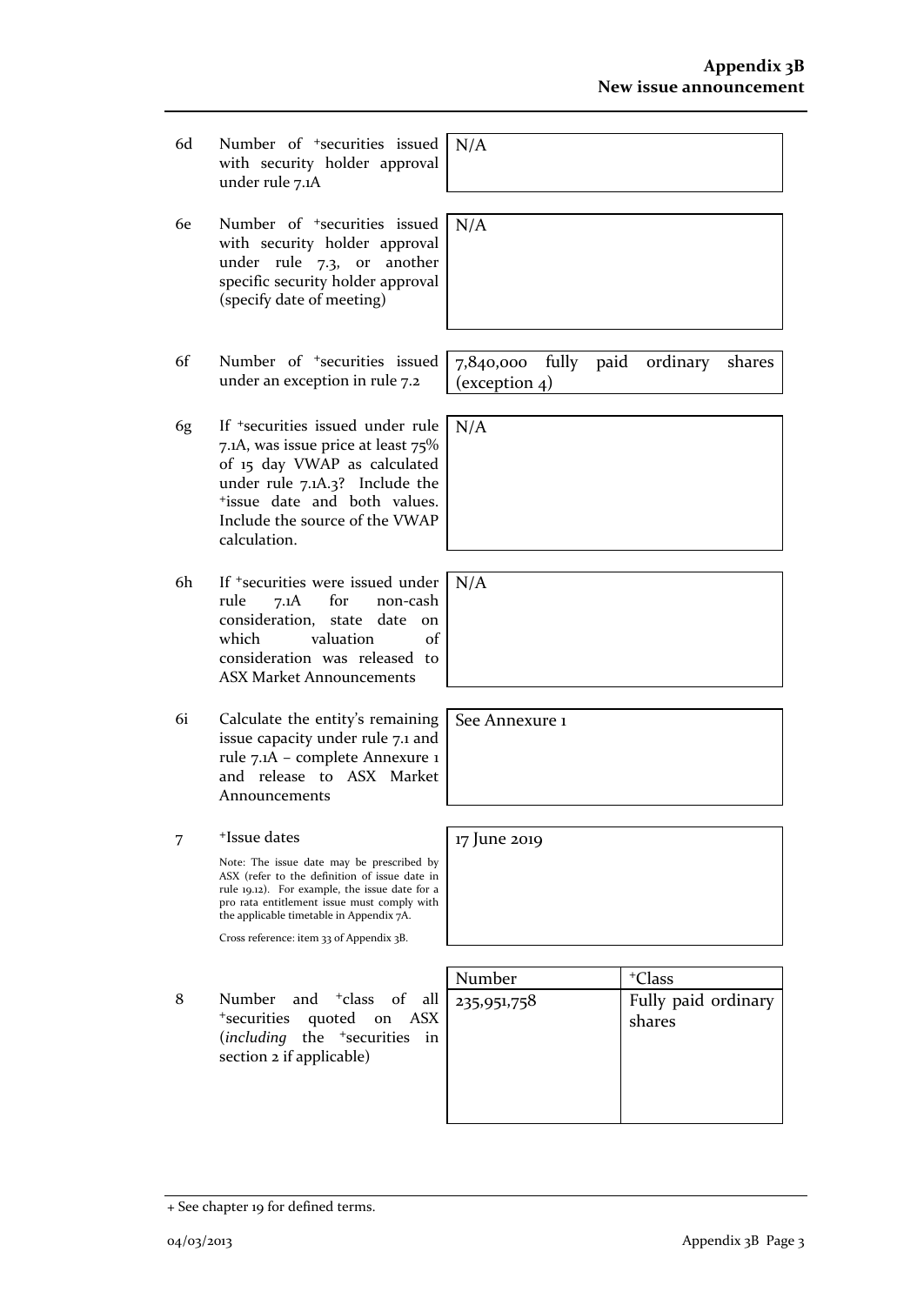|             |                                                            | Number | <sup>+</sup> Class  |
|-------------|------------------------------------------------------------|--------|---------------------|
| $\mathbf Q$ | Number and $\pm$ class of all $\pm$ securities   4,500,000 |        | Unlisted options    |
|             | not quoted on ASX (including the                           |        | each exercisable at |
|             | *securities in section 2 if applicable)                    |        | 60 cents per        |
|             |                                                            |        | option, expires on  |
|             |                                                            |        | 12/05/2022.         |

| 10 | Dividend policy (in the case of a $ N/A $ |  |
|----|-------------------------------------------|--|
|    | trust, distribution policy) on the        |  |
|    | increased capital (interests)             |  |

# **Part 2 - Pro rata issue**

| 11 | security holder approval $N/A$<br><i>ls</i><br>required?                                                    |     |
|----|-------------------------------------------------------------------------------------------------------------|-----|
| 12 | Is the issue renounceable or $\mid N/A \rangle$<br>non-renounceable?                                        |     |
| 13 | Ratio in which the <sup>+</sup> securities<br>will be offered                                               | N/A |
| 14 | <sup>+</sup> Class of <sup>+</sup> securities to which   N/A<br>the offer relates                           |     |
| 15 | *Record date to determine<br>entitlements                                                                   | N/A |
| 16 | Will holdings on different<br>registers (or subregisters) be<br>aggregated for calculating<br>entitlements? | N/A |
| 17 | Policy for deciding $N/A$<br>entitlements in relation to<br>fractions                                       |     |

<sup>+</sup> See chapter 19 for defined terms.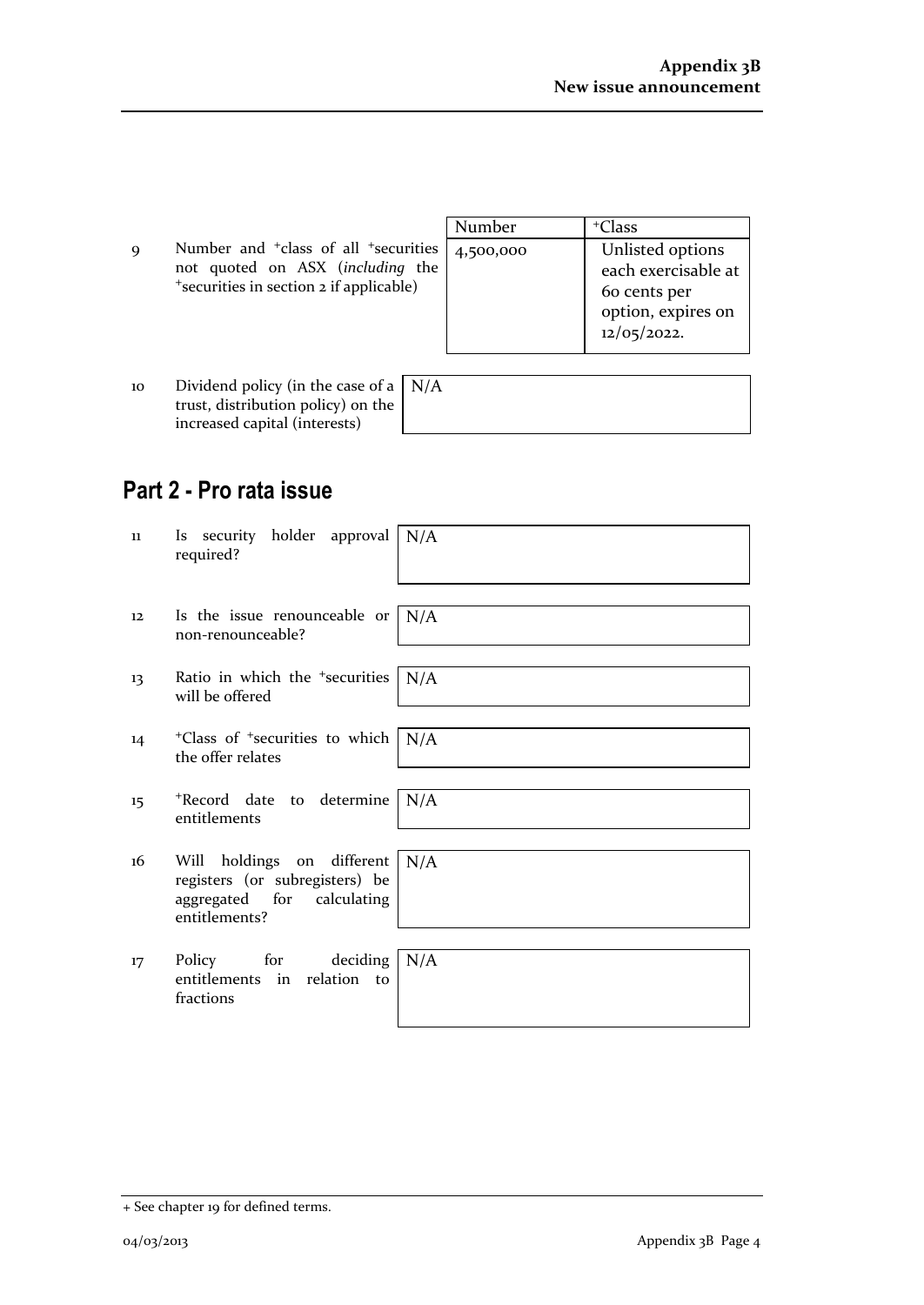+ See chapter 19 for defined terms.

18 Names of countries in which the entity has security holders who will not be sent new offer documents N/A

> Note: Security holders must be told how their entitlements are to be dealt with. Cross reference: rule 7.7.

- 19 Closing date for receipt of acceptances or renunciations
- 20 Names of any underwriters  $N/A$
- 21 Amount of any underwriting fee or commission N/A
- 22 Names of any brokers to the issue
- 23 Fee or commission payable to the broker to the issue
- 24 Amount of any handling fee payable to brokers who lodge acceptances or renunciations on behalf of security holders
- 25 If the issue is contingent on security holders' approval, the date of the meeting
- 26 Date entitlement and acceptance form and offer documents will be sent to persons entitled
- 27 If the entity has issued options, and the terms entitle option holders to participate on exercise, the date on which notices will be sent to option holders
- 28 Date rights trading will begin (if applicable)
- 29 Date rights trading will end (if N/Aapplicable)

N/A

N/A

N/A

N/A

N/A

N/A

N/A

N/A

04/03/2013 Appendix 3B Page 5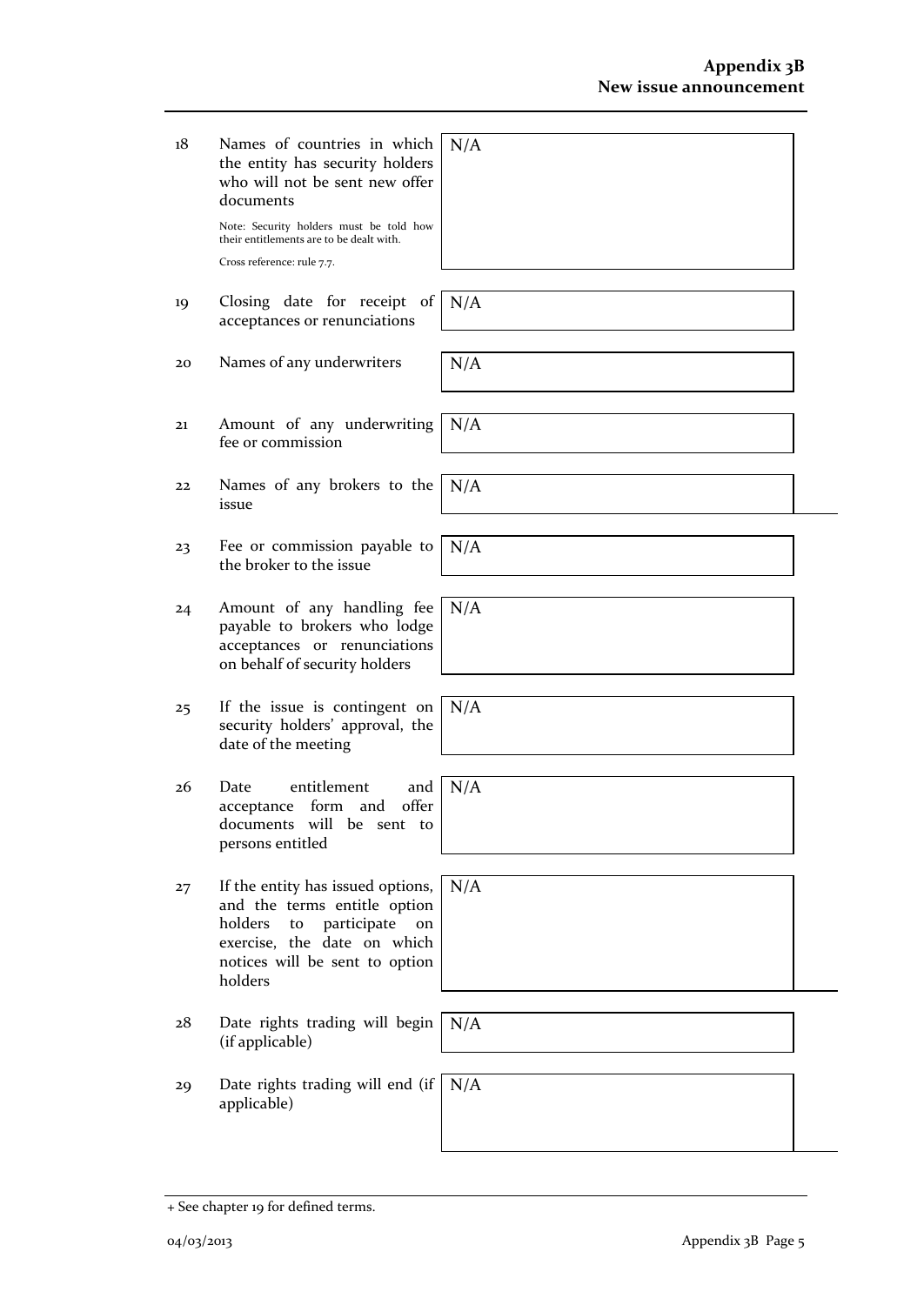- 30 How do security holders sell N/A their entitlements *in full* through a broker?
- 31 How do security holders sell *part* of their entitlements through a broker and accept for the balance?
- 32 How do security holders dispose of their entitlements (except by sale through a broker)?

N/A

N/A

33 <sup>+</sup>Issue date

| N/A |  |  |  |
|-----|--|--|--|
|     |  |  |  |
|     |  |  |  |

## **Part 3 - Quotation of securities**

*You need only complete this section if you are applying for quotation of securities*

34 Type of +securities (*tick one*)

|  |  | (a) $\sqrt{\phantom{a}}$ +Securities described in Part 1 |
|--|--|----------------------------------------------------------|
|--|--|----------------------------------------------------------|

### (b) All other <sup>+</sup>securities

Example: restricted securities at the end of the escrowed period, partly paid securities that become fully paid, employee incentive share securities when restriction ends, securities issued on expiry or conversion of convertible securities

## **Entities that have ticked box 34(a)**

## **Additional securities forming a new class of securities**

|           | Tick to indicate you are providing the information or |  |  |
|-----------|-------------------------------------------------------|--|--|
| documents |                                                       |  |  |

- 35 If the +securities are +equity securities, the names of the 20 largest holders of the additional <sup>+</sup>securities, and the number and percentage of additional <sup>+</sup>securities held by those holders
- 36 If the +securities are +equity securities, a distribution schedule of the additional <sup>+</sup>securities setting out the number of holders in the categories 1 - 1,000
	- 1,001 5,000 5,001 - 10,000 10,001 - 100,000 100,001 and over

<sup>+</sup> See chapter 19 for defined terms.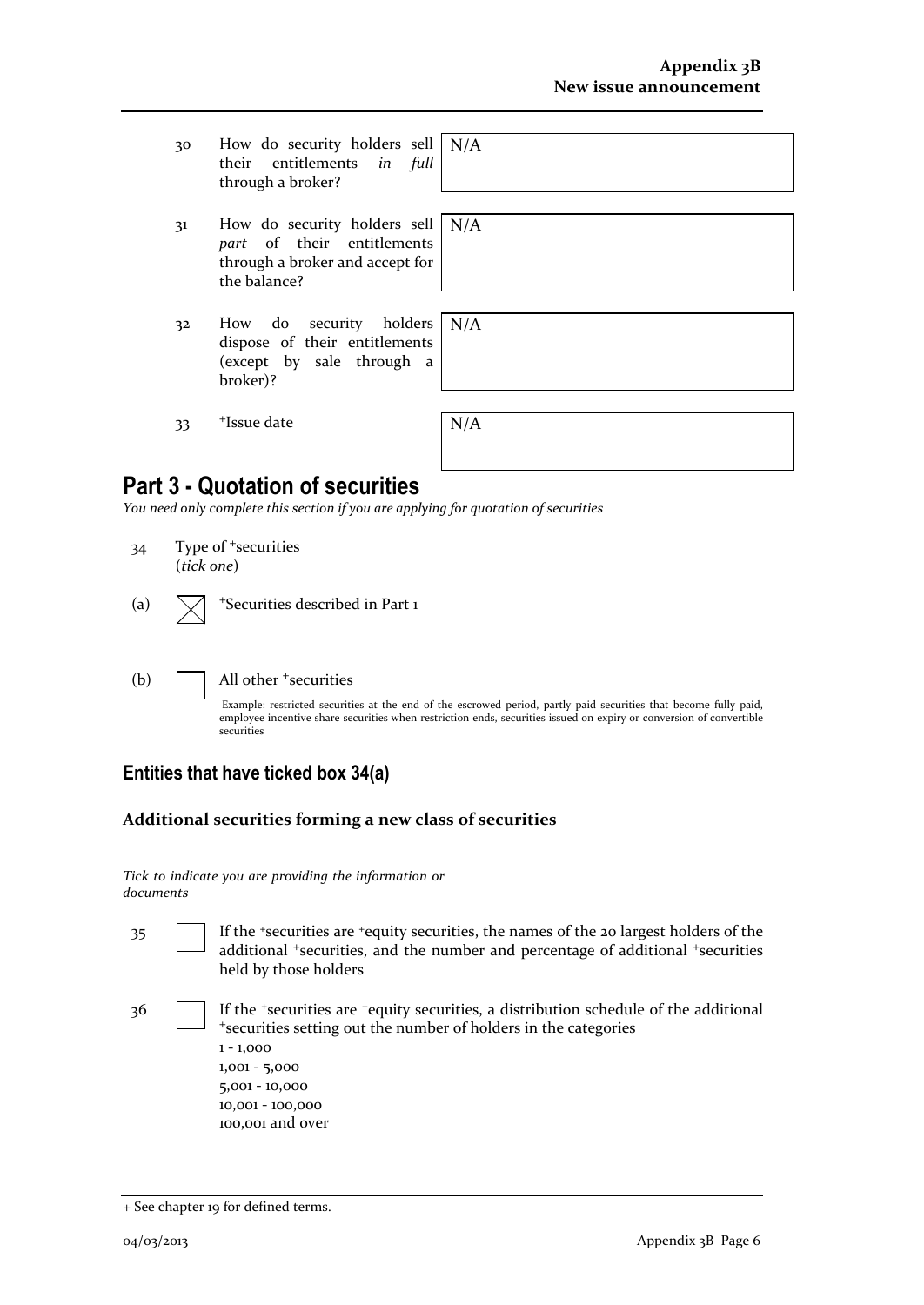37 A copy of any trust deed for the additional +securities

## **Entities that have ticked box 34(b)**

| 38 | Number of <sup>+</sup> securities for which<br><sup>+</sup> quotation is sought                                                                                                                                                                                                                                                                                                                                                         | N/A           |                           |
|----|-----------------------------------------------------------------------------------------------------------------------------------------------------------------------------------------------------------------------------------------------------------------------------------------------------------------------------------------------------------------------------------------------------------------------------------------|---------------|---------------------------|
| 39 | <sup>+</sup> Class of <sup>+</sup> securities for which<br>quotation is sought                                                                                                                                                                                                                                                                                                                                                          | N/A           |                           |
| 40 | Do the <sup>+</sup> securities rank equally in<br>all respects from the <sup>+</sup> issue date<br>with an existing <sup>+</sup> class of quoted<br>*securities?                                                                                                                                                                                                                                                                        | N/A           |                           |
|    | If the additional <sup>+</sup> securities do<br>not rank equally, please state:<br>the date from which they do<br>$\bullet$<br>the extent to which they<br>for<br>the<br>participate<br>next<br>dividend, (in the case of a<br>trust, distribution) or interest<br>payment<br>the extent to which they do<br>not rank equally, other than<br>relation<br>the<br>to<br>in<br>next<br>dividend,<br>distribution<br>or<br>interest payment |               |                           |
| 41 | Reason for request for quotation<br>now<br>Example: In the case of restricted securities,<br>end of restriction period                                                                                                                                                                                                                                                                                                                  | N/A           |                           |
|    | (if issued upon conversion of<br>another <sup>+</sup> security, clearly identify<br>that other <sup>+</sup> security)                                                                                                                                                                                                                                                                                                                   |               |                           |
| 42 | Number<br>and <sup>+</sup> class<br>of<br>all<br><sup>+</sup> securities<br>quoted on<br><b>ASX</b><br>the <sup>+</sup> securities<br>including)<br>in<br>clause 38)                                                                                                                                                                                                                                                                    | Number<br>N/A | <sup>+</sup> Class<br>N/A |

<sup>+</sup> See chapter 19 for defined terms.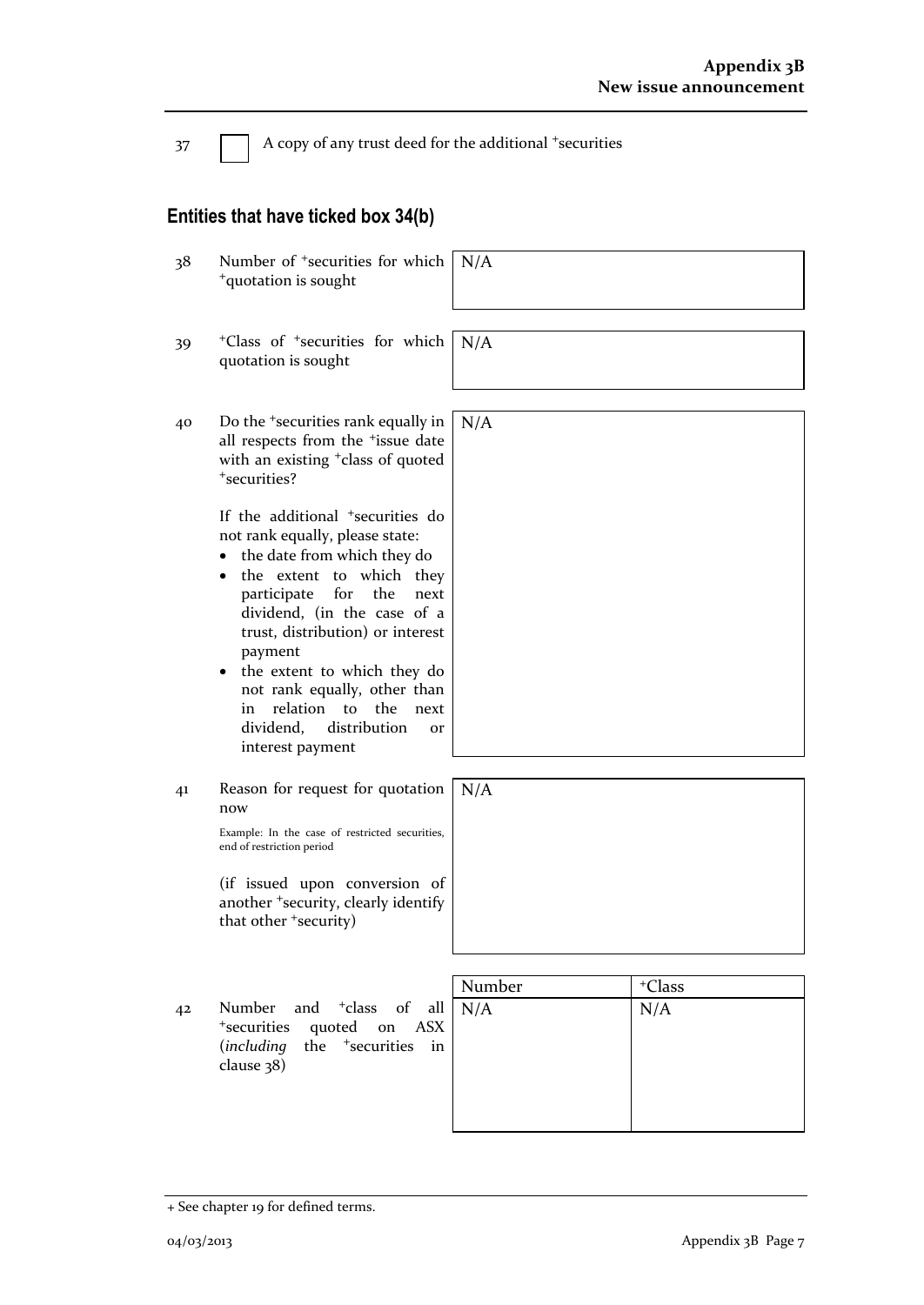### **Quotation agreement**

- 1 <sup>+</sup>Quotation of our additional +securities is in ASX's absolute discretion. ASX may quote the <sup>+</sup>securities on any conditions it decides.
- 2 We warrant the following to ASX.
	- The issue of the *\*securities* to be quoted complies with the law and is not for an illegal purpose.
	- There is no reason why those <sup>+</sup>securities should not be granted <sup>+</sup>quotation.
	- An offer of the *\*securities* for sale within 12 months after their issue will not require disclosure under section  $707(3)$  or section  $1012C(6)$  of the Corporations Act.

Note: An entity may need to obtain appropriate warranties from subscribers for the securities in order to be able to give this warranty

- Section 724 or section 1016E of the Corporations Act does not apply to any applications received by us in relation to any +securities to be quoted and that no-one has any right to return any +securities to be quoted under sections 737, 738 or 1016F of the Corporations Act at the time that we request that the <sup>+</sup>securities be quoted.
- If we are a trust, we warrant that no person has the right to return the <sup>+</sup>securities to be quoted under section 1019B of the Corporations Act at the time that we request that the +securities be quoted.
- 3 We will indemnify ASX to the fullest extent permitted by law in respect of any claim, action or expense arising from or connected with any breach of the warranties in this agreement.
- 4 We give ASX the information and documents required by this form. If any information or document is not available now, we will give it to ASX before <sup>+</sup>quotation of the +securities begins. We acknowledge that ASX is relying on the information and documents. We warrant that they are (will be) true and complete.

the Water 17 June 2019 Sign here: ............................................................ Date: .........................

Company secretary

Print name: Andrew Whitten

<sup>+</sup> See chapter 19 for defined terms.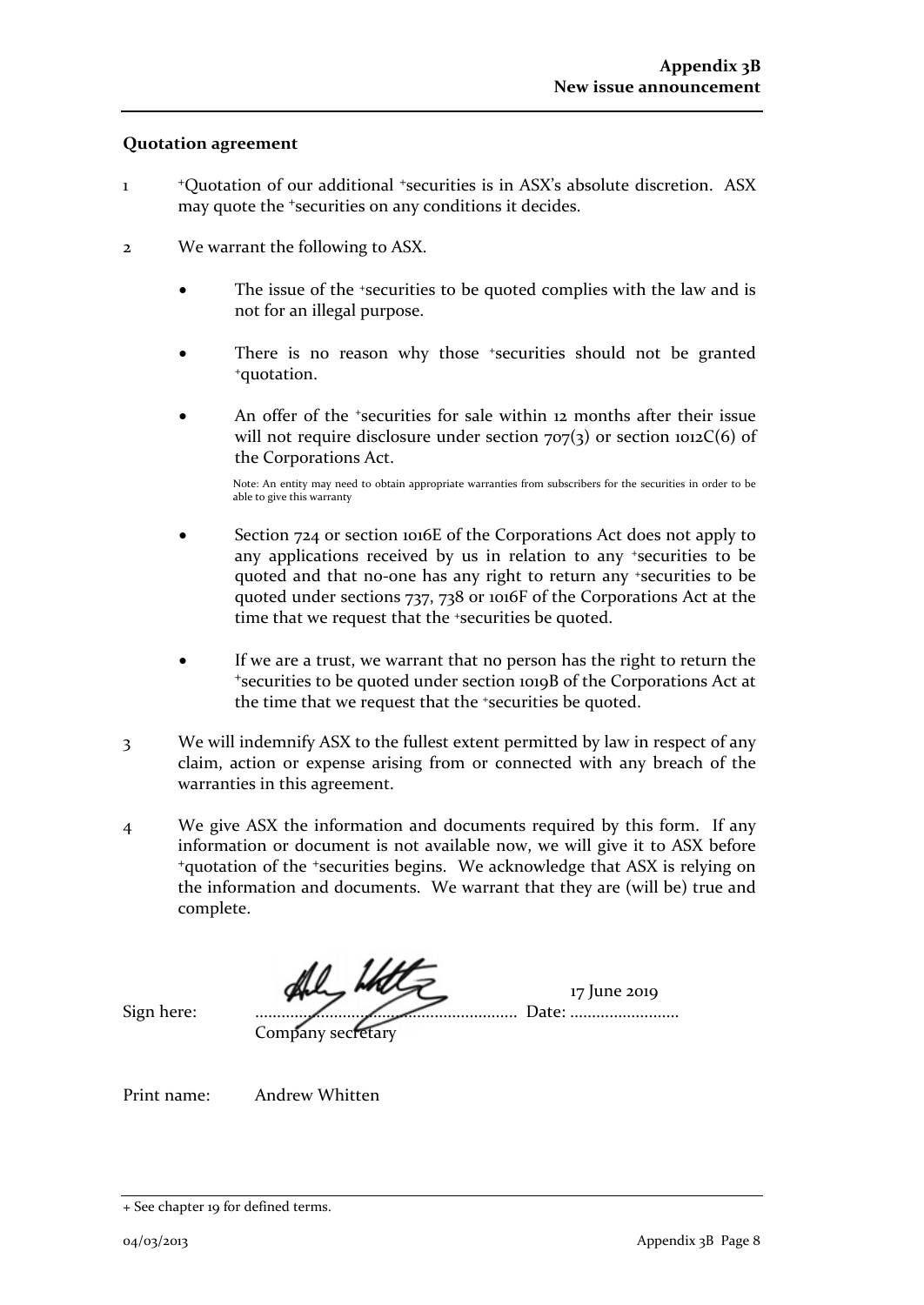# **Appendix 3B – Annexure 1**

# **Calculation of placement capacity under rule 7.1 and rule 7.1A for eligible entities**

Introduced 01/08/12 Amended 04/03/13

## **Part 1**

 $\mathsf{r}$ 

|                                                                                                                                                                                                                                                                                                                                                                                                                                                                                                                                                                                                                                                                                                                                                                                                                          | Rule 7.1 – Issues exceeding 15% of capital                                                                                                                                                                                                                                                                     |  |  |  |  |
|--------------------------------------------------------------------------------------------------------------------------------------------------------------------------------------------------------------------------------------------------------------------------------------------------------------------------------------------------------------------------------------------------------------------------------------------------------------------------------------------------------------------------------------------------------------------------------------------------------------------------------------------------------------------------------------------------------------------------------------------------------------------------------------------------------------------------|----------------------------------------------------------------------------------------------------------------------------------------------------------------------------------------------------------------------------------------------------------------------------------------------------------------|--|--|--|--|
| Step 1: Calculate "A", the base figure from which the placement<br>capacity is calculated                                                                                                                                                                                                                                                                                                                                                                                                                                                                                                                                                                                                                                                                                                                                |                                                                                                                                                                                                                                                                                                                |  |  |  |  |
| <b>Insert</b> number of fully paid <sup>+</sup> ordinary<br>securities on issue 12 months before the<br>*issue date or date of agreement to issue                                                                                                                                                                                                                                                                                                                                                                                                                                                                                                                                                                                                                                                                        | 1,981,114,971 (pre-consolidation)                                                                                                                                                                                                                                                                              |  |  |  |  |
| Add the following:<br>Number of fully paid <sup>+</sup> ordinary securities<br>$\bullet$<br>issued in that 12 month period under an<br>exception in rule 7.2<br>Number of fully paid +ordinary securities<br>$\bullet$<br>issued in that 12 month period with<br>shareholder approval<br>Number of partly paid +ordinary<br>$\bullet$<br>securities that became fully paid in that<br>12 month period<br>Note:<br>Include only ordinary securities here -<br>other classes of equity securities cannot<br>be added<br>Include here (if applicable) the<br>$\bullet$<br>securities the subject of the Appendix<br>3B to which this form is annexed<br>It may be useful to set out issues of<br>$\bullet$<br>securities on different dates as separate<br>line items<br><b>Subtract</b> the number of fully paid +ordinary | 5,000,000 fully paid ordinary shares (issued<br>11 October 2018) (pre-consolidation)<br>60,000,000 fully paid ordinary shares<br>(issued 19 November 2018) (pre-<br>consolidation)<br>7,840,000 fully paid ordinary shares (issued<br>17 June 2019) (post-consolidation)<br>1,841,503,213 (1:10 consolidation) |  |  |  |  |
| securities cancelled during that 12 month<br>period                                                                                                                                                                                                                                                                                                                                                                                                                                                                                                                                                                                                                                                                                                                                                                      |                                                                                                                                                                                                                                                                                                                |  |  |  |  |
| "А"                                                                                                                                                                                                                                                                                                                                                                                                                                                                                                                                                                                                                                                                                                                                                                                                                      | 212,451,758                                                                                                                                                                                                                                                                                                    |  |  |  |  |

<sup>+</sup> See chapter 19 for defined terms.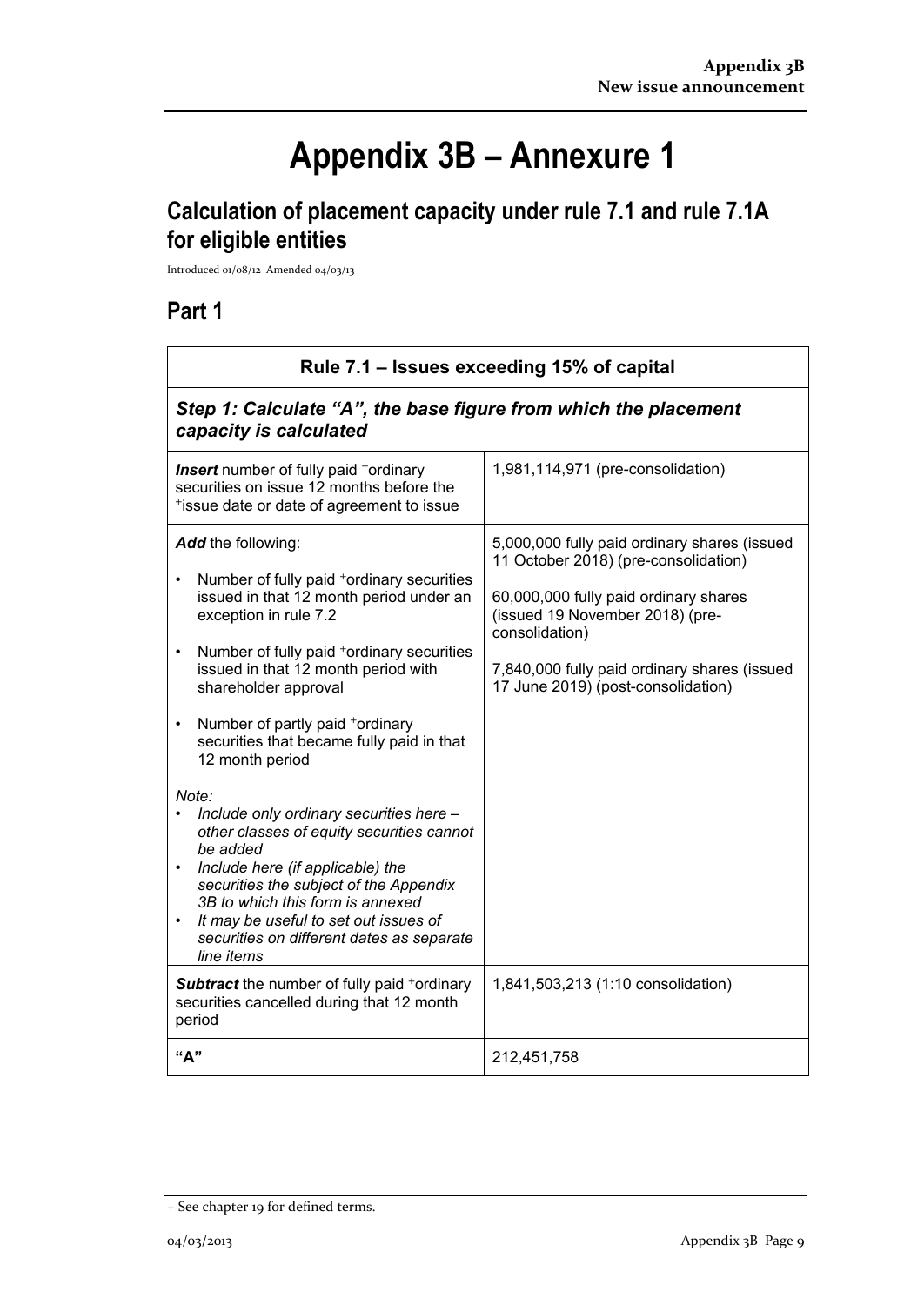| Step 2: Calculate 15% of "A"                                                                                                                                                                                                                                                                                                                                  |                                                                    |  |  |
|---------------------------------------------------------------------------------------------------------------------------------------------------------------------------------------------------------------------------------------------------------------------------------------------------------------------------------------------------------------|--------------------------------------------------------------------|--|--|
| "B"                                                                                                                                                                                                                                                                                                                                                           | 0.15                                                               |  |  |
|                                                                                                                                                                                                                                                                                                                                                               | [Note: this value cannot be changed]                               |  |  |
| Multiply "A" by 0.15                                                                                                                                                                                                                                                                                                                                          | 31,867,763                                                         |  |  |
| Step 3: Calculate "C", the amount of placement capacity under rule<br>7.1 that has already been used                                                                                                                                                                                                                                                          |                                                                    |  |  |
| <b>Insert</b> number of <sup>+</sup> equity securities issued<br>or agreed to be issued in that 12 month<br>period not counting those issued:                                                                                                                                                                                                                 | 23,500,000 fully paid ordinary shares<br>(issued 17 June 2019)     |  |  |
| Under an exception in rule 7.2                                                                                                                                                                                                                                                                                                                                |                                                                    |  |  |
| Under rule 7.1A                                                                                                                                                                                                                                                                                                                                               |                                                                    |  |  |
| With security holder approval under rule<br>7.1 or rule 7.4                                                                                                                                                                                                                                                                                                   |                                                                    |  |  |
| Note:<br>This applies to equity securities, unless<br>specifically excluded - not just ordinary<br>securities<br>Include here (if applicable) the<br>$\bullet$<br>securities the subject of the Appendix<br>3B to which this form is annexed<br>It may be useful to set out issues of<br>$\bullet$<br>securities on different dates as separate<br>line items |                                                                    |  |  |
| "C"                                                                                                                                                                                                                                                                                                                                                           | 23,500,000                                                         |  |  |
| Step 4: Subtract "C" from ["A" x "B"] to calculate remaining<br>placement capacity under rule 7.1<br>"A" x 0.15                                                                                                                                                                                                                                               | 31,867,763                                                         |  |  |
| Note: number must be same as shown in<br>Step 2                                                                                                                                                                                                                                                                                                               |                                                                    |  |  |
| Subtract "C"                                                                                                                                                                                                                                                                                                                                                  | 23,500,000                                                         |  |  |
| Note: number must be same as shown in<br>Step 3                                                                                                                                                                                                                                                                                                               |                                                                    |  |  |
| <b>Total</b> ["A" $\times$ 0.15] – "C"                                                                                                                                                                                                                                                                                                                        | 8,367,763                                                          |  |  |
|                                                                                                                                                                                                                                                                                                                                                               | [Note: this is the remaining placement<br>capacity under rule 7.1] |  |  |

<sup>+</sup> See chapter 19 for defined terms.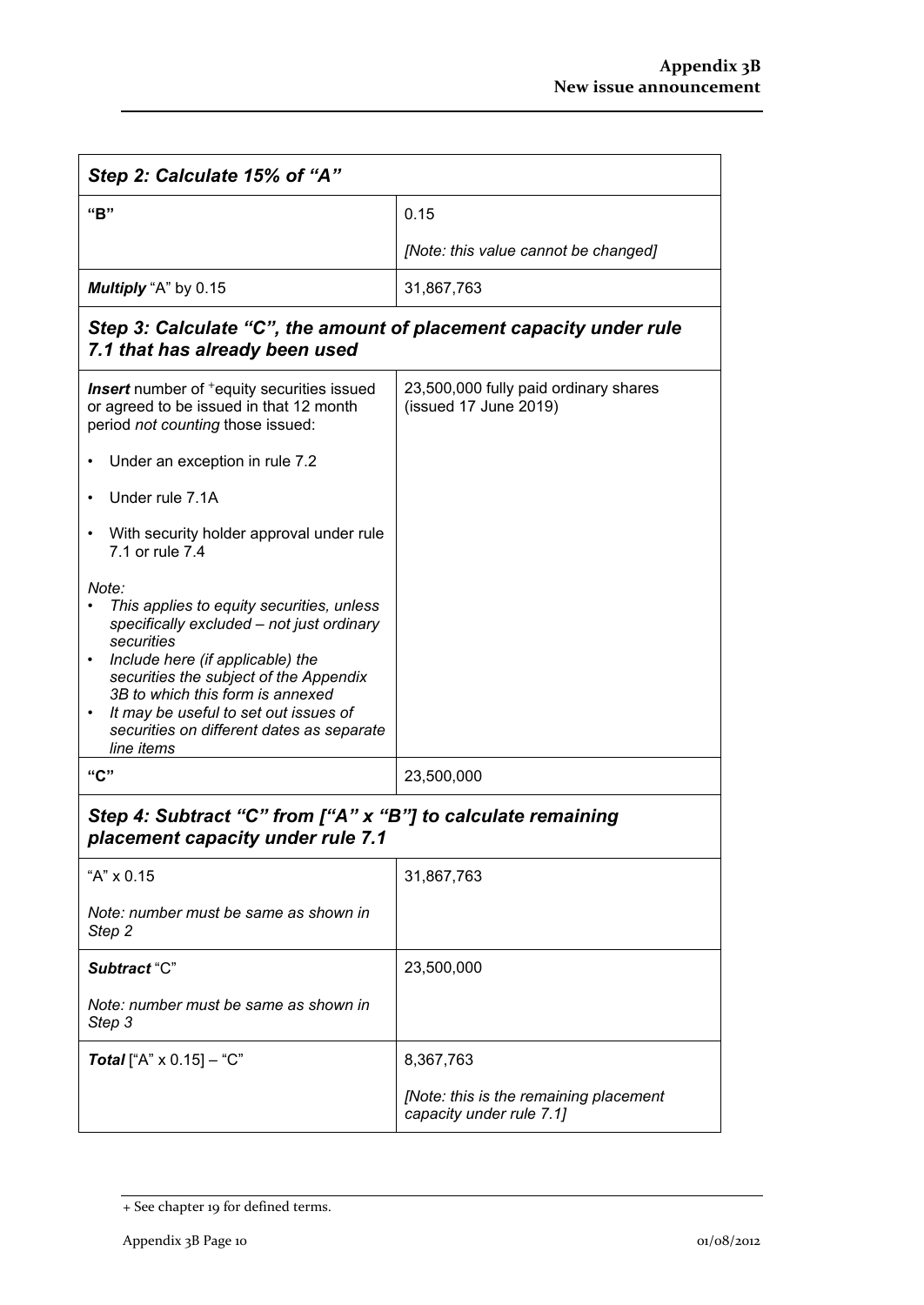# **Part 2**

| Rule 7.1A – Additional placement capacity for eligible entities                                                                                                                                                                                                                                                                                                                                                                                                                                                           |                                    |  |  |
|---------------------------------------------------------------------------------------------------------------------------------------------------------------------------------------------------------------------------------------------------------------------------------------------------------------------------------------------------------------------------------------------------------------------------------------------------------------------------------------------------------------------------|------------------------------------|--|--|
| Step 1: Calculate "A", the base figure from which the placement<br>capacity is calculated                                                                                                                                                                                                                                                                                                                                                                                                                                 |                                    |  |  |
| "А"                                                                                                                                                                                                                                                                                                                                                                                                                                                                                                                       | 212,451,758                        |  |  |
| Note: number must be same as shown in<br>Step 1 of Part 1                                                                                                                                                                                                                                                                                                                                                                                                                                                                 |                                    |  |  |
| Step 2: Calculate 10% of "A"                                                                                                                                                                                                                                                                                                                                                                                                                                                                                              |                                    |  |  |
| "D"                                                                                                                                                                                                                                                                                                                                                                                                                                                                                                                       | 0.10                               |  |  |
|                                                                                                                                                                                                                                                                                                                                                                                                                                                                                                                           | Note: this value cannot be changed |  |  |
| Multiply "A" by 0.10                                                                                                                                                                                                                                                                                                                                                                                                                                                                                                      | 21,245,175 (rounded down)          |  |  |
| Step 3: Calculate "E", the amount of placement capacity under rule<br>7.1A that has already been used                                                                                                                                                                                                                                                                                                                                                                                                                     |                                    |  |  |
| Insert number of <sup>+</sup> equity securities issued<br>or agreed to be issued in that 12 month<br>period under rule 7.1A                                                                                                                                                                                                                                                                                                                                                                                               | Nil                                |  |  |
| Notes:<br>This applies to equity securities - not<br>just ordinary securities<br>Include here $-$ if applicable $-$ the<br>$\bullet$<br>securities the subject of the Appendix<br>3B to which this form is annexed<br>Do not include equity securities issued<br>$\bullet$<br>under rule 7.1 (they must be dealt with<br>in Part 1), or for which specific security<br>holder approval has been obtained<br>It may be useful to set out issues of<br>$\bullet$<br>securities on different dates as separate<br>line items |                                    |  |  |
| "F"                                                                                                                                                                                                                                                                                                                                                                                                                                                                                                                       | Nil                                |  |  |

<sup>+</sup> See chapter 19 for defined terms.